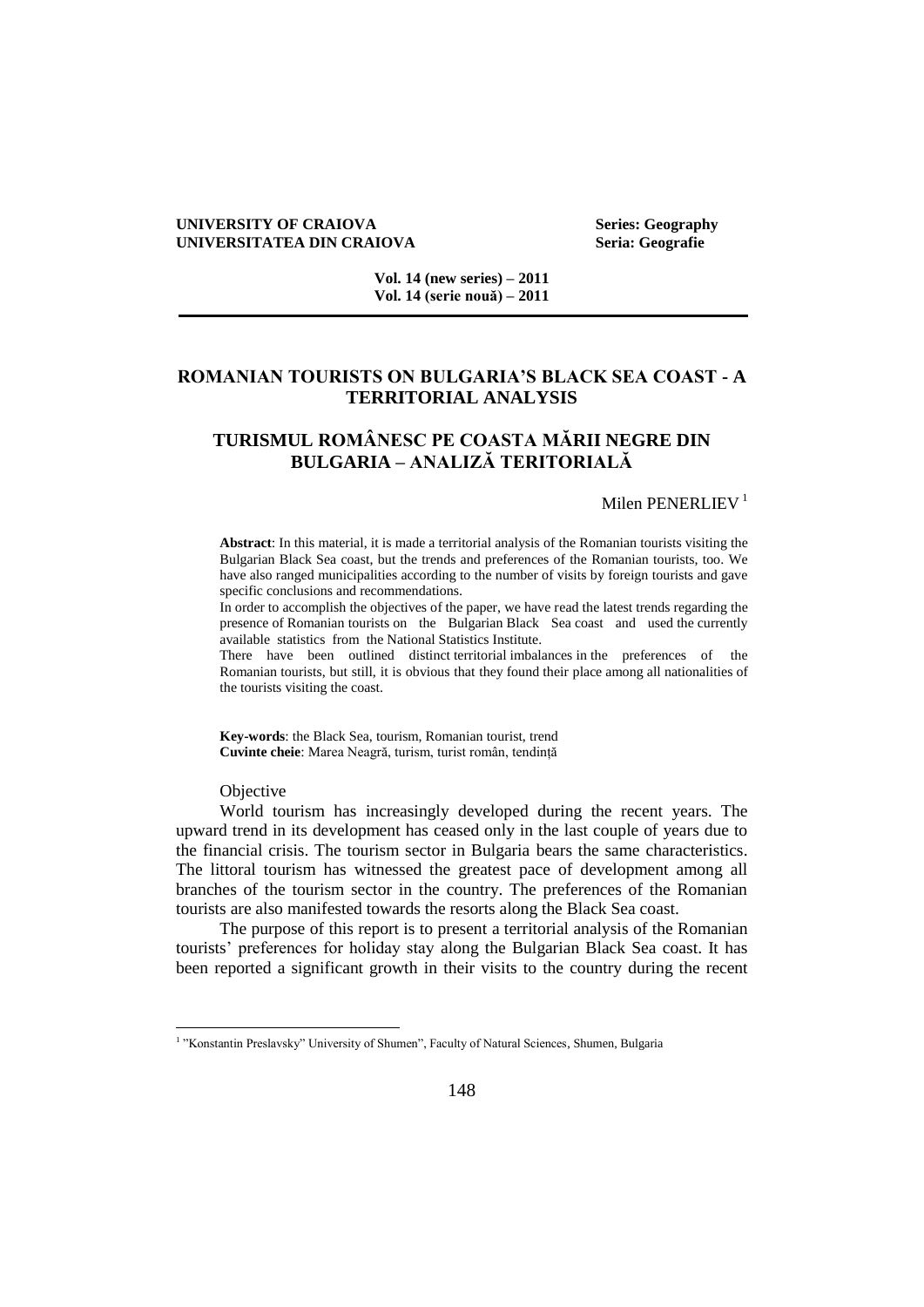years. The analysis includes all Black Sea coast districts. The comparative analysis will help us outline the places, most preferred by the tourists from Romania.

# Methodology and Results

It is used statistics and data from the National Statistical Institute, given by the Regional Center Varna. It encompasses all municipalities included in the Bulgaria Black Sea coast districts - Dobrich, Varna and Burgas. The latest available statistics, which refer to 2008, have been used as a base when preparing the report. Despite this, the conclusion drawn upon the data from 2008, are of even more valid for the next two years regarding the invasion of Romanian tourists in the Bulgarian sea resorts in 2009 and 2010.

The total number of foreign visitors that stayed overnight in the Bulgarian Black Sea coastline districts is 1,363,388, in 2008. Tourists from Germany hold the leading position, with 310,000 visitors (22.7 %). At the same year, Romanian tourists are on the third place in the list, right after the visitors from Russia. Romanians who stayed overnight in the Bulgarian Black Sea resorts accounted for 161,974 (11.9%). It is shown on Figure 1 that their number is almost equal to the number of Russian tourists.



**Figure 1. Number of foreign tourists who visited the Bulgarian Black Sea coast by country of origin (2008)<sup>2</sup>**

The territorial analysis, in terms of districts distribution, shows that the Romanian tourists prefer the resorts in Varna district. 95,000 visitors have stayed overnight in this district, which accounts for 59% of the total number of Romanian guests – 162,000. Their preferences towards the other two Black Sea districts are equally distributed - Burgas (33,000 visitors) and Dobrich (33,500 tourists). The

 $\overline{a}$ 

 $2$  We used the latest available data from NSI (National Statistics Institute).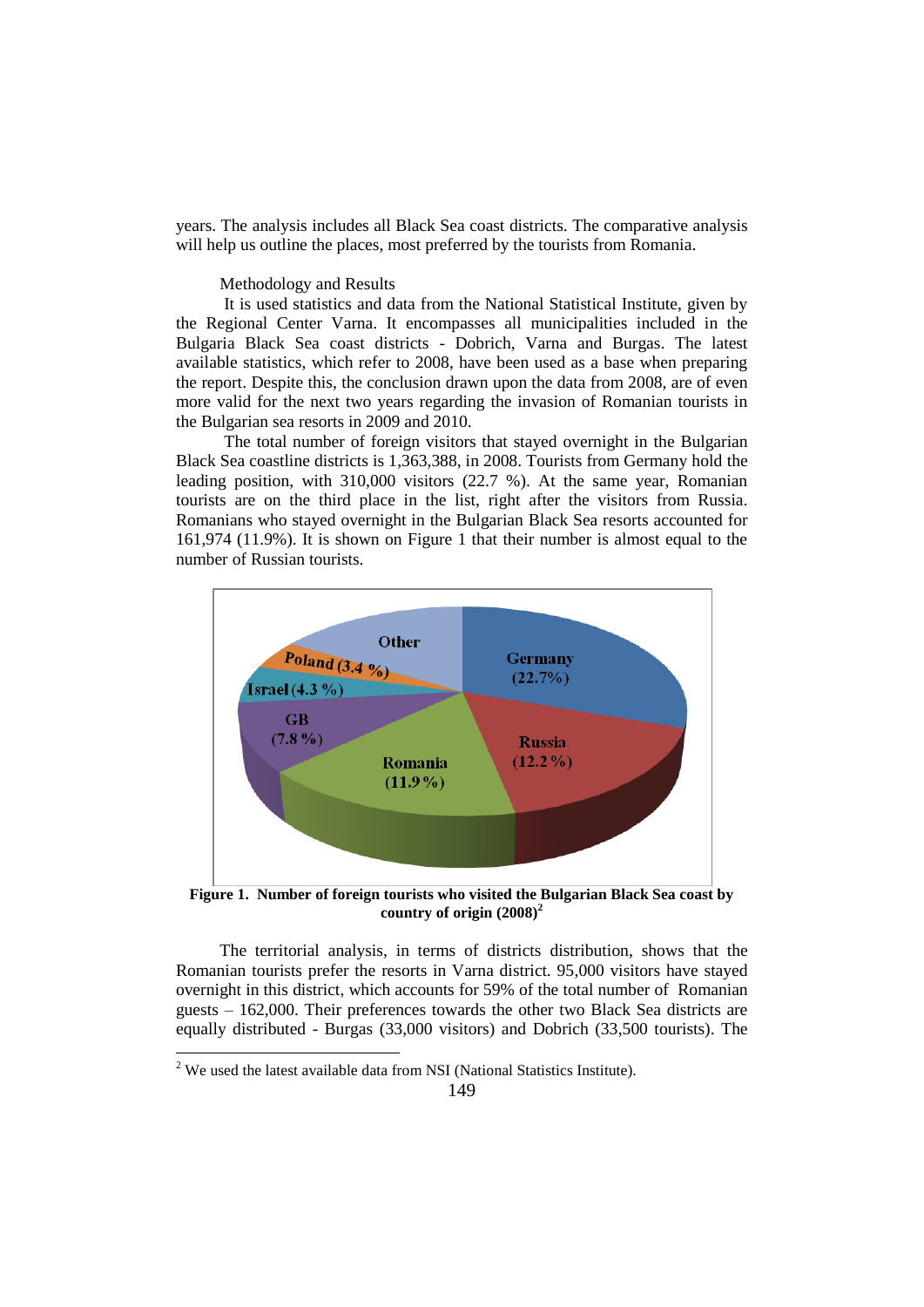

close distance between the resorts around Varna and the Romanian border explains why tourists from our north neighbour choose this district (Figure 2).

**(Number of visitors, 2008)**

The statistics about the intradistrict distribution shows the expected concentration of Romanian tourists in certain municipalities. In Varna district, nearly 100% of all visitors stayed overnight in Varna municipality (94,915 tourists). The sea resorts of Golden Sands, St. Constantine and Elena and Sunny Day, situated in close proximity to Varna, explain this trend (Fig. 3).

Nessebar is definitely the most preferred municipality in Burgas district (29,317 visitors) as it has attracted 89% of all tourists, who visited the district, and 18.1 % of all Romanian visitors staying along the Bulgarian Black Sea coast. A bit more than 2,000 Romanian tourists have chosen Sozopol for their vacation.

The most preferred holiday site in Dobrich district is the municipality of Balchik with more than 30,000 tourists, which accounts for 90% of the total number of visitors in the district and 18.6% of all Romanian guests of Bulgarian Black Sea coast. Albena - one of the most splendid and best preserved Bulgarian resorts is in this region. This fact explains the large number of Romanian tourists in Balchik municipality. The other Black Sea resorts in this part of the country remain practically unknown for Romanian guests. Only had 2,000 stayed overnight in Kavarna.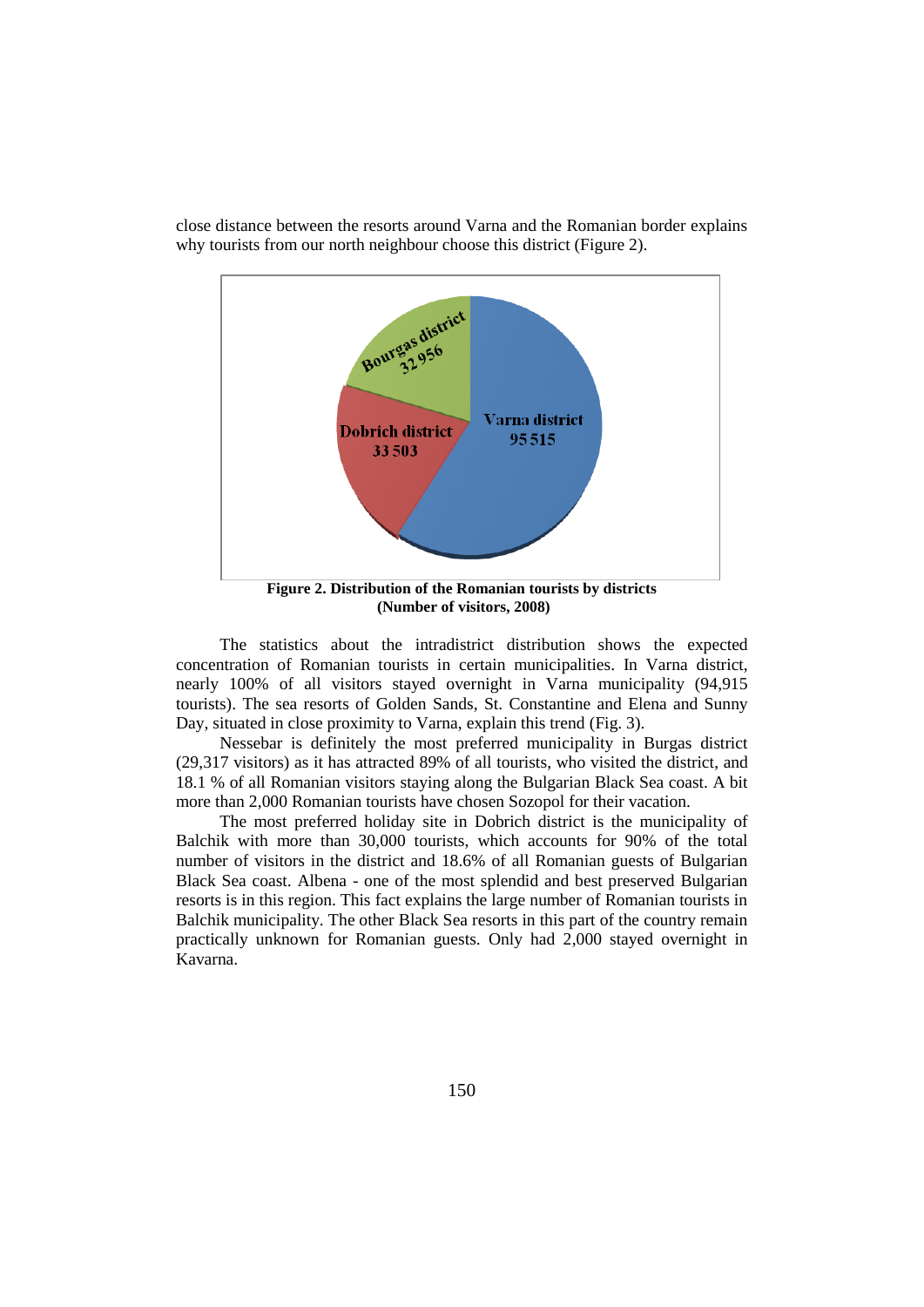

151 **Figure 3. Most visited municipalities by the Romanian tourists**